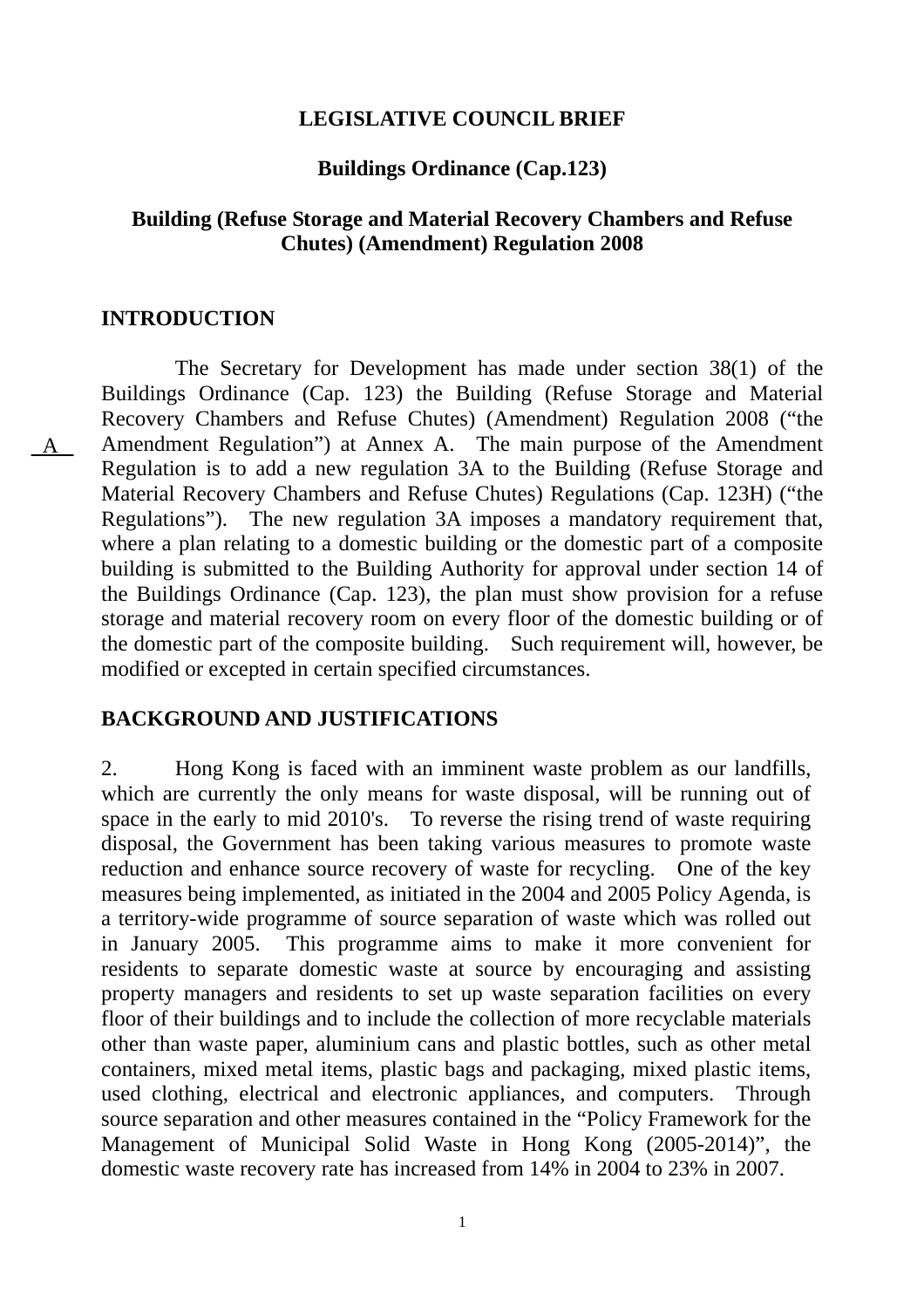3. A major problem encountered in implementing the source separation of domestic waste programme is that the majority of domestic buildings and the domestic part of composite buildings in Hong Kong do not have a refuse storage and material recovery room on every floor and there is often a lack of space for placing waste separation facilities. Improper placing of waste separation facilities in the lift lobbies, corridors and staircases of these buildings may pose a fire hazard to occupants.

4. The Regulations amended under the Buildings (Amendment) Ordinance 2000 require certain new building developments to be provided with refuse storage and material recovery chamber and specify the minimum floor space of such chamber based on the total usable floor space of the building. The Regulations also set out the design requirements of refuse storage and material recovery room to be provided on every floor of a building, and the provision of such room is optional instead of mandatory. Regulation 23(3)(b) of the Building (Planning) Regulations (Cap. 123F) was also amended to allow refuse storage and material recovery chambers and refuse storage and material recovery rooms to be disregarded in the gross floor area calculation. However, since the Buildings (Amendment) Ordinance 2000 came into force in November 2000, it is noted that few new building developments have been provided with refuse storage and material recovery room on every floor.

## **THE AMENDMENT REGULATION**

5. In view of the necessity of providing sufficient space on every floor to facilitate source separation of waste for material recovery, it is proposed to amend the Regulations to make the provision of refuse storage and material recovery room on every floor a mandatory requirement for new domestic buildings and the domestic part of new composite buildings. Apart from facilitating the recovery of recyclable materials, the provision of a refuse storage and material recovery room on every floor of buildings can also help to prevent potential fire hazards and hygiene problems.

6. It is proposed that every new domestic building and the domestic part of every new composite building shall be provided with a refuse storage and material recovery room on every floor. Multiple-floor units (domestic units which occupy space on two or more consecutive floors) shall be provided with refuse storage and material recovery room in common area on at least one of the floors concerned. Refuse storage and material recovery room is not required on any floor that is not designed for habitation (for example, a floor used for ancillary club house, recreation facilities, carpark or refuge), or on any floor where a refuse storage and material recovery chamber or material recovery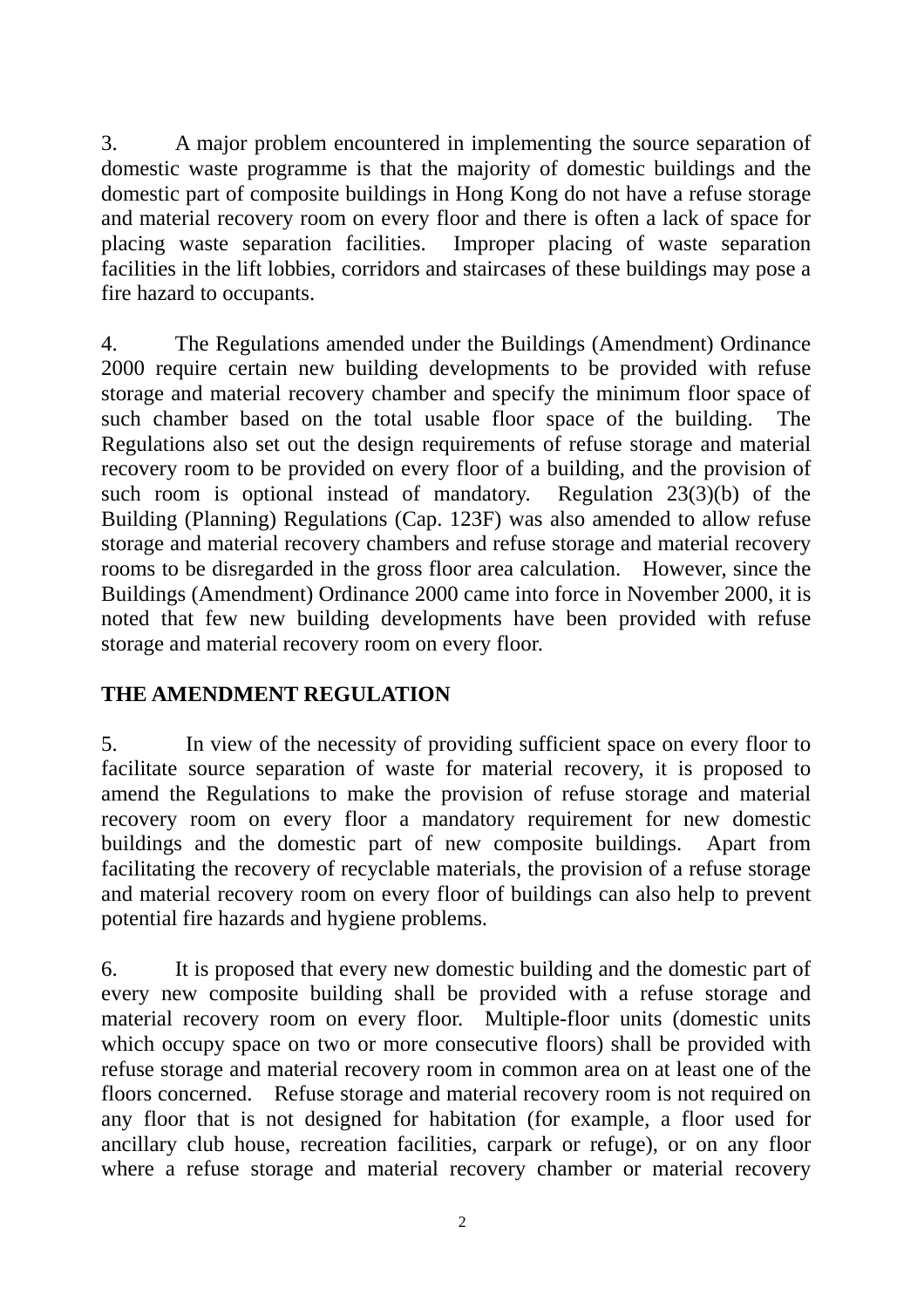chamber is provided.

7. Any part of a building that is designed for use as a hotel, guest-house, boarding-house, hostel or dormitory will not be included in this proposal for the mandatory requirement for the provision of refuse storage and material recovery room on every floor.

8. To address the concerns of some developers that mandatory requirement for provision of refuse storage and material recovery room on every floor of new domestic buildings and the domestic part of new composite buildings might cause hardship to some small developments (e.g. villa type developments) and having regard to the prevailing provisions under the Buildings (Amendment) Ordinance 2000, it is proposed that a building of any of the following descriptions be exempted from such mandatory requirement:

- (i) a domestic building or composite building with one staircase only;
- (ii) a domestic building designed for occupation by one single family only and with not more than 3 floors designed for habitation;
- (iii) a composite building the domestic part of which comprises not more than 3 floors and is designed for habitation by one single family only; and
- (iv) a domestic building or composite building on a site of an area of not more than 500 square metres.

## **ENFORCEMENT MECHANISM**

9. It is proposed that the amended Regulations will operate following the existing arrangement relating to the requirement for the provision of refuse storage and material recovery chamber or material recovery chamber in new buildings, whereby building plans showing the provision of the required refuse storage and material recovery room on every floor are required to be submitted to the Building Authority for approval before building works can commence.

# **LEGISLATIVE TIMETABLE**

10. The legislative timetable is as follows:

| Publication in the Gazette         | 16 May 2008     |
|------------------------------------|-----------------|
| Tabling in the Legislative Council | 21 May 2008     |
| Commencement                       | 1 December 2008 |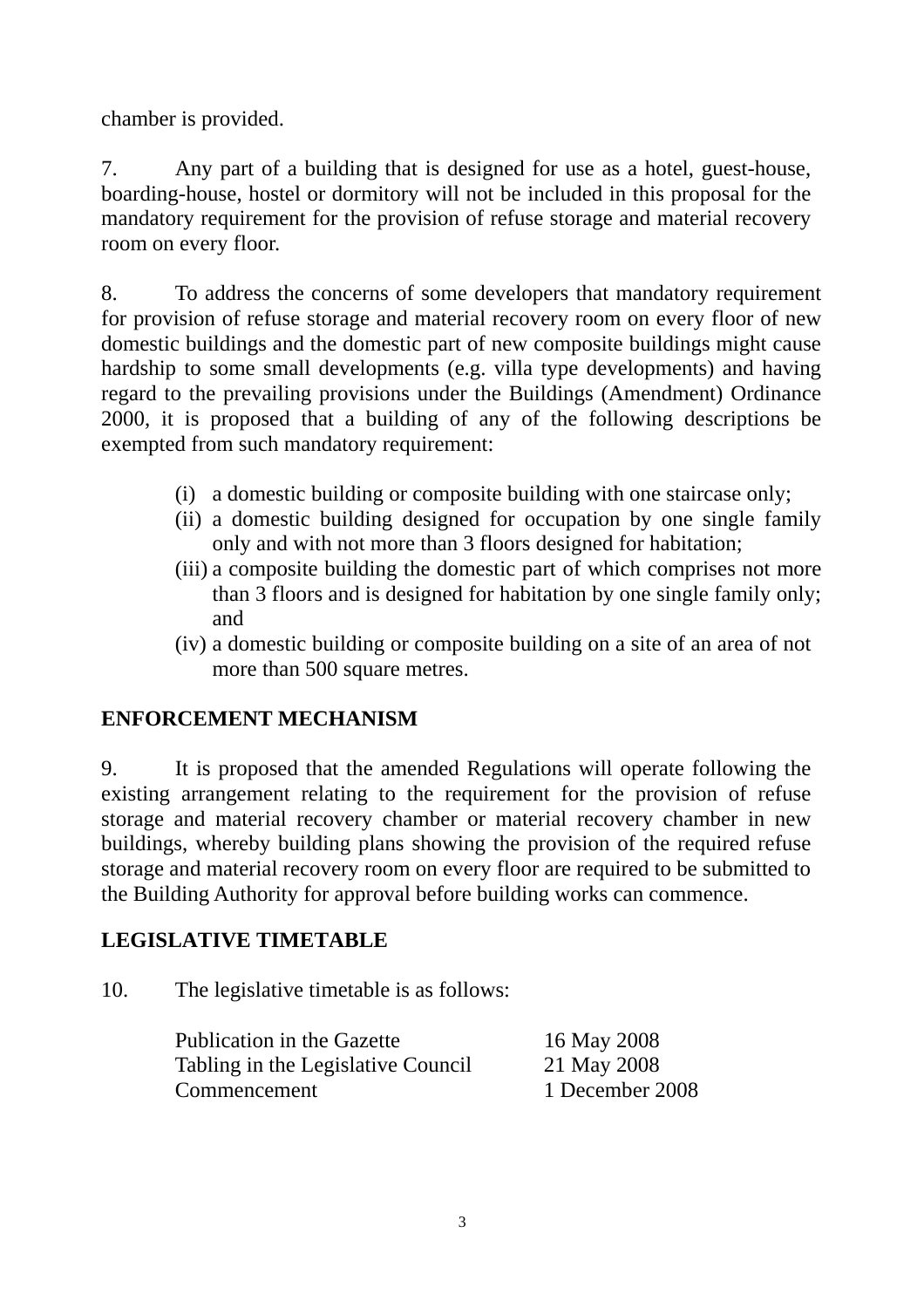# **IMPLICATIONS OF THE PROPOSAL**

11. The proposal is in conformity with the Basic Law, including the provisions of the human rights, and will not affect the current binding effect of the Buildings Ordinance. It has no financial and civil service implications. On economic implications, the mandatory requirement will increase the cost of construction for some property developers. Yet the proposed measures will effectively enhance source recovery of waste, thereby relieving the mounting pressure of landfills and reducing the overall cost of waste management in the society.

## **PUBLIC CONSULTATION**

12. We have consulted the Building Sub-Committee of the Lands and Building Advisory Committee and the Advisory Council on the Environment. Members of these two bodies supported the proposal.

13. We have also consulted the Legislative Council Panel on Environmental Affairs in Feb 2008 (members of the Panel on Development were also invited to attend). Members of the Panel supported the proposal and have not raised the need for further discussion, or objections to the proposal.

## **PUBLICITY**

14. A press release will be issued on 16 May 2008 when the amendment regulation is published in the Gazette.

## **ENQUIRIES**

15. Enquiries about this brief may be directed to Dr. CHAN Ying-lung, Ellen, Assistant Director (Environmental Infrastructure) of the Environmental Protection Department at telephone number 2594 6034.

**Environmental Protection Department 14 May 2008**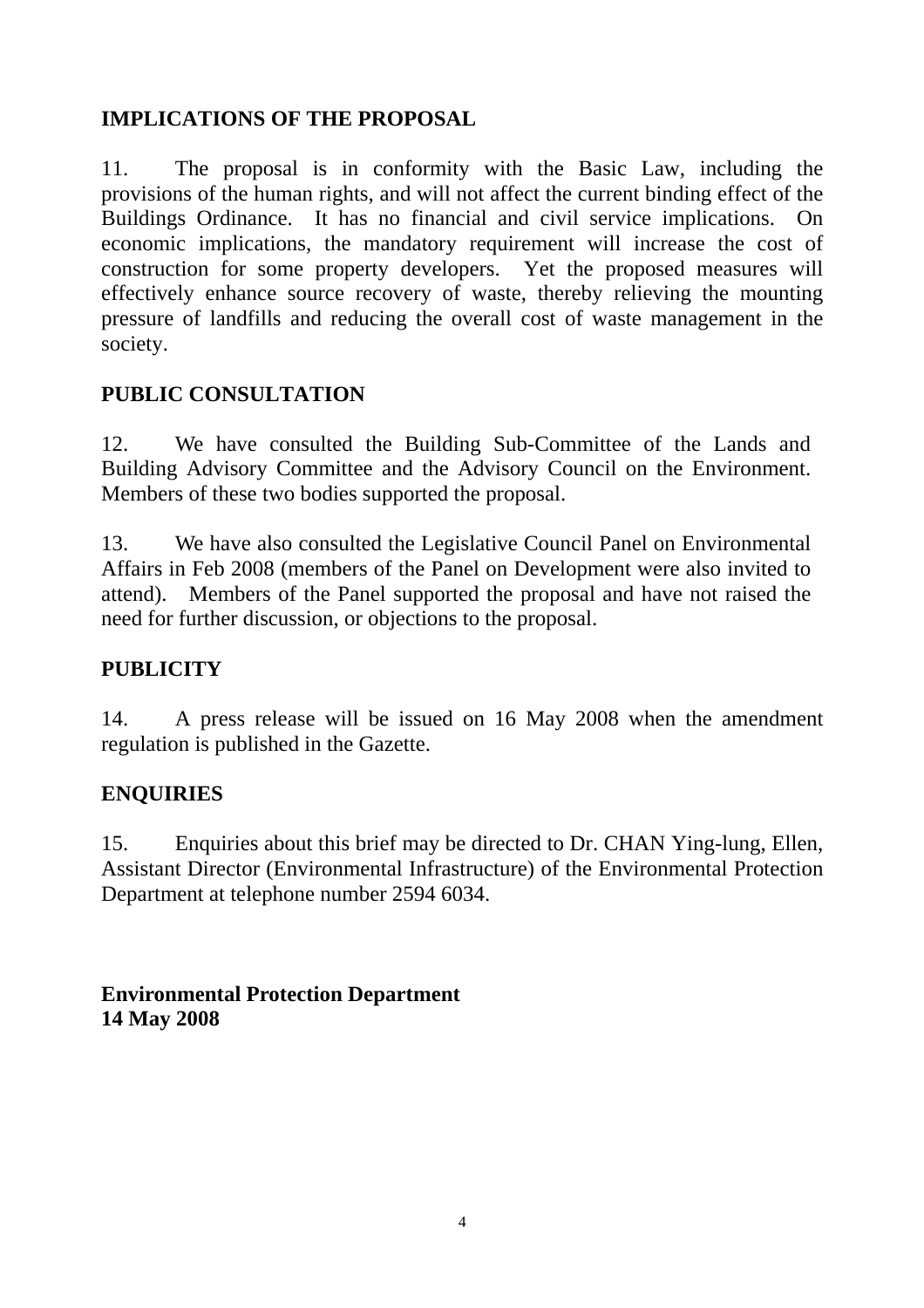#### **BUILDING (REFUSE STORAGE AND MATERIAL RECOVERY CHAMBERS AND REFUSE CHUTES) (AMENDMENT) REGULATION 2008**

(Made by the Secretary for Development under section 38 of the Buildings Ordinance (Cap. 123))

#### **1. Commencement**

This Regulation shall come into operation on 1 December 2008.

#### **2. Interpretation**

 (1) Regulation 2 of the Building (Refuse Storage and Material Recovery Chambers and Refuse Chutes) Regulations (Cap. 123 sub. leg. H) is amended, in the definition of "refuse storage and material recovery room", by adding ", sorting of reusable or recyclable materials" after "separation of refuse".

 (2) Regulation 2 is amended, in the definition of "reusable or recyclable materials", by repealing "wood and metal" and substituting "wood, metal and textile".

#### **3. Regulation added**

The following is added –

"**3A. Refuse storage and material recovery rooms to be provided for in plans relating to domestic buildings or domestic part of composite buildings**

(1) Subject to the other provisions of this regulation, every plan relating to -

- (a) a domestic building; or
- (b) the domestic part of a composite building,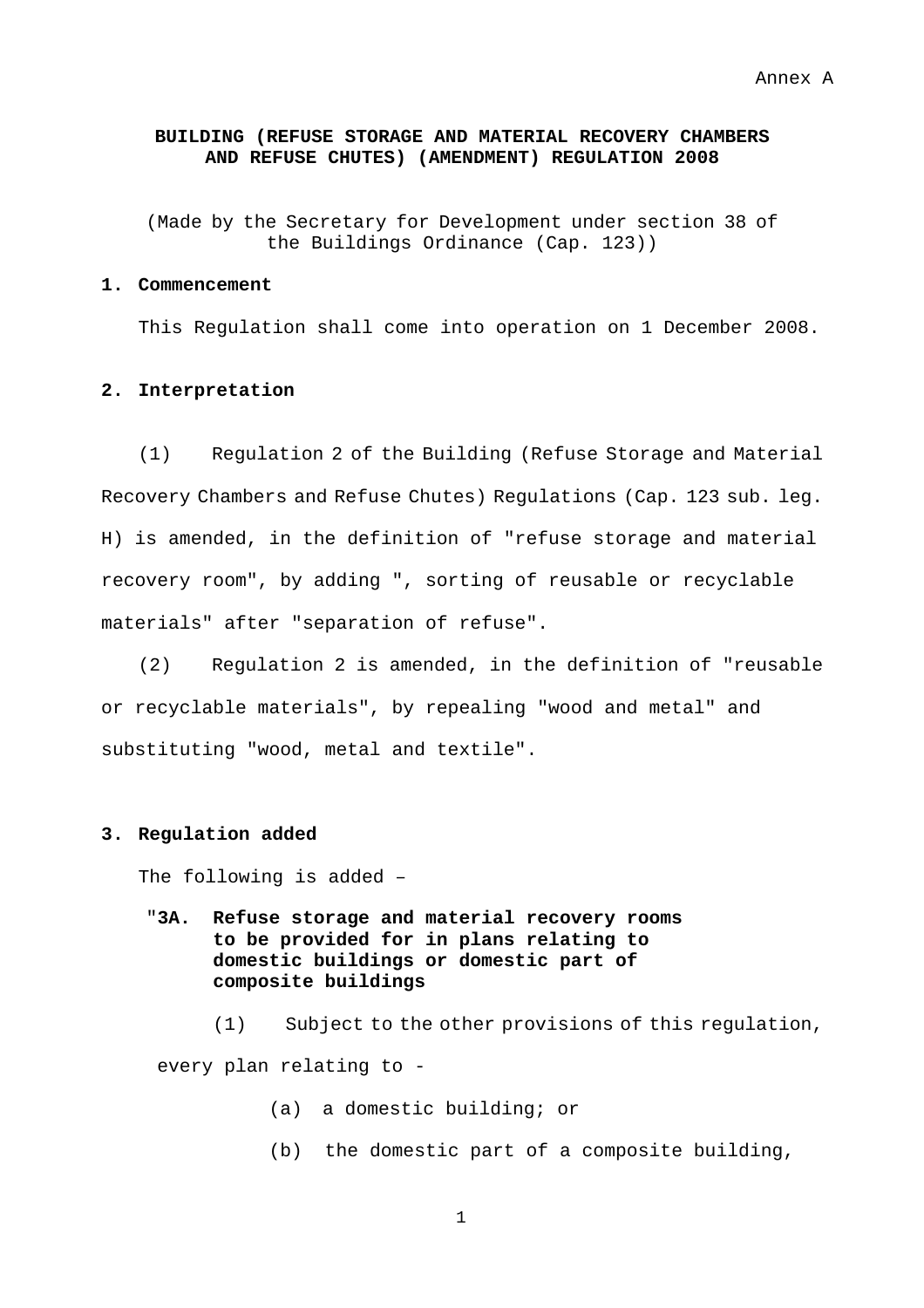shall show provision for a refuse storage and material recovery room on every floor of the domestic building, or of the domestic part.

(2) Where any 2 or more consecutive floors of the domestic building, or of the domestic part, as shown on the plan, comprise only one or more multi-floor units, the plan, to the extent that it relates to those floors, shall comply with paragraph (3).

(3) In relation to the multi-floor unit or any of the multi-floor units, the plan shall show provision for a refuse storage and material recovery room on at least one of those floors on which that unit is located, unless the plan shows provision for a refuse storage and material recovery chamber or material recovery chamber on any of those floors under regulation 3.

(4) The plan is not required to show provision for a refuse storage and material recovery room on a floor of any of the following descriptions –

- (a) a floor which is not designed for habitation;
- (b) a floor on which there is provision for a refuse storage and material recovery chamber or material recovery chamber shown on the plan under regulation 3.

(5) Where a plan relates to any part of a domestic building, or the domestic part of a composite building, that is designed for use as a hotel, guest-house, boarding house,

6 2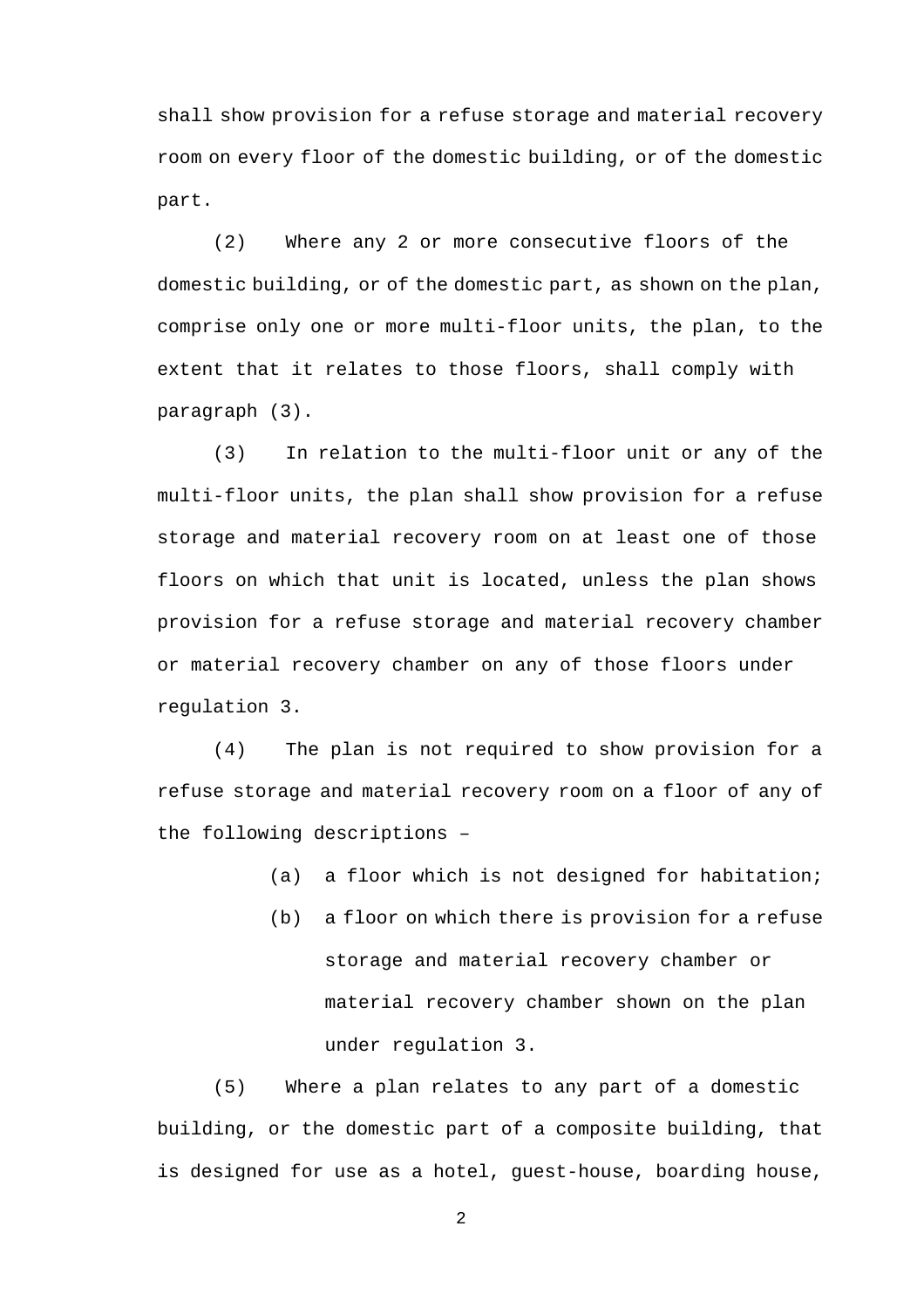hostel, or dormitory, this regulation does not apply to the plan to the extent that it relates to that part.

(6) Where a plan relates to a building of any of the following descriptions, this regulation does not apply to the plan to the extent that it relates to that building -

- (a) a domestic building or composite building with one staircase only;
- (b) a domestic building designed for occupation by one single family only and with not more than 3 floors designed for habitation;
- (c) a composite building the domestic part of which comprises not more than 3 floors and is designed for habitation by one single family only;
- (d) a domestic building or composite building on a site of an area of not more than 500 square metres.

(7) In this regulation, "multi-floor unit" (多層單位), in relation to a domestic building or the domestic part of a composite building, means a domestic unit which occupies space on 2 or more consecutive floors of the domestic building or of the domestic part.".

#### Secretary for Development

2008

7 3